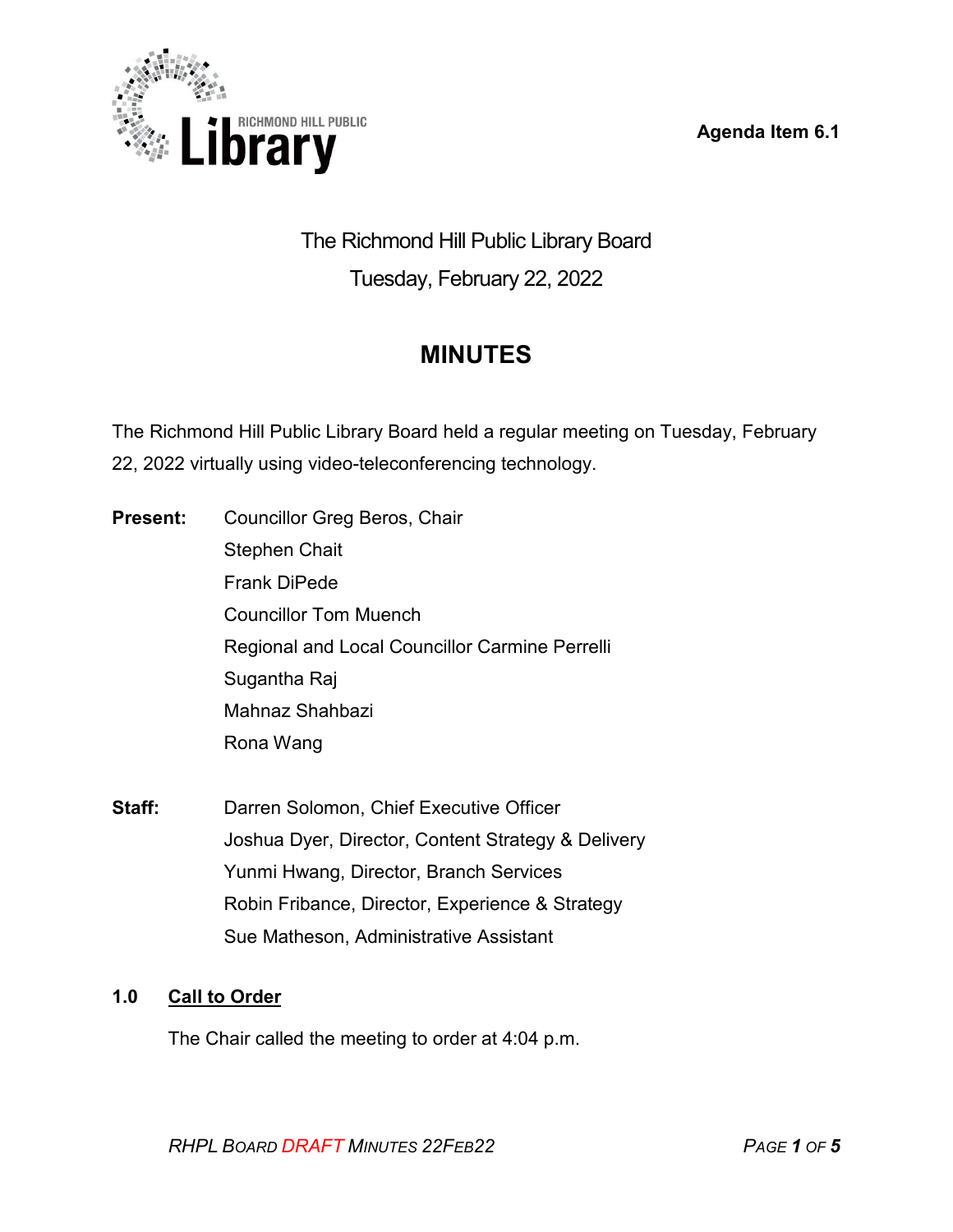# **2.0 Regrets**

Regional and Local Councillor Joe DiPaola

# **3.0 Adoption of Agenda**

**Motion:** 

22:07

## **Moved By:**

S. Chait

## **Seconded by:**

R. Wang

**THAT** the Agenda of February 22, 2022 be adopted.

# **CARRIED UNANIMOUSLY**

## **4.0 Disclosure of Pecuniary Interest and the General Nature Thereof**

There were no disclosures of pecuniary interest.

# **5.0 Delegation**

None

## **6.0 Minutes**

**6.1 Library Board Minutes – January 28, 2022**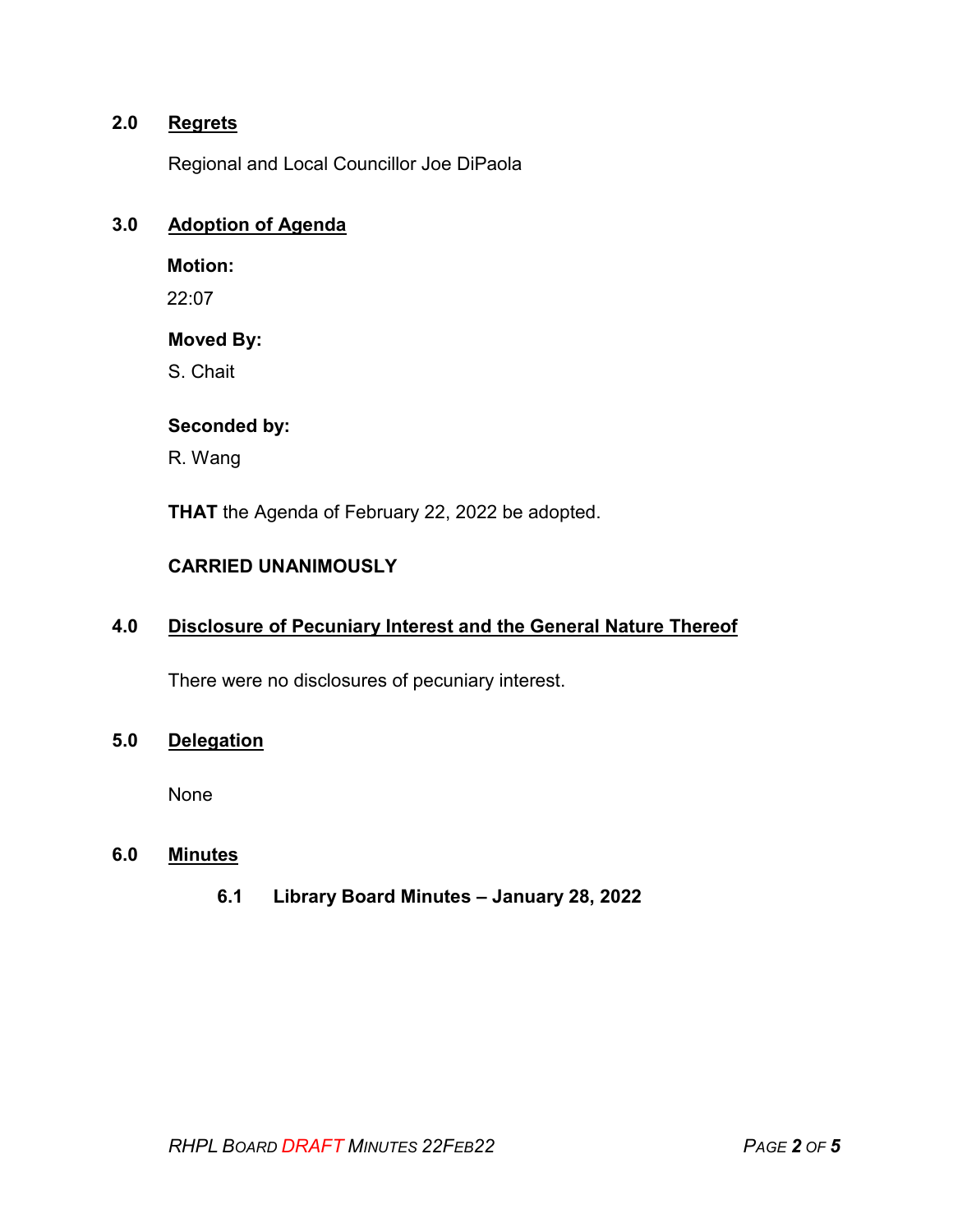# **Motion:**

22:08

# **Moved By:**

Regional and Local Councillor C. Perrelli

## **Seconded by:**

F. DiPede

**THAT** the Minutes of January 28, 2022 be adopted.

# **CARRIED UNANIMOUSLY**

## **7.0 Presentations**

#### **7.1 RHPL Update – verbal**

Darren Solomon, CEO

# **7.2 Strategic Plan Update**

Robin Fribance, Director, Experience & Strategy

#### **Motion:**

22:09

#### **Moved By:**

R. Wang

## **Seconded by:**

F. DiPede

**THAT** the verbal update and presentations be received.

# **CARRIED UNANIMOUSLY**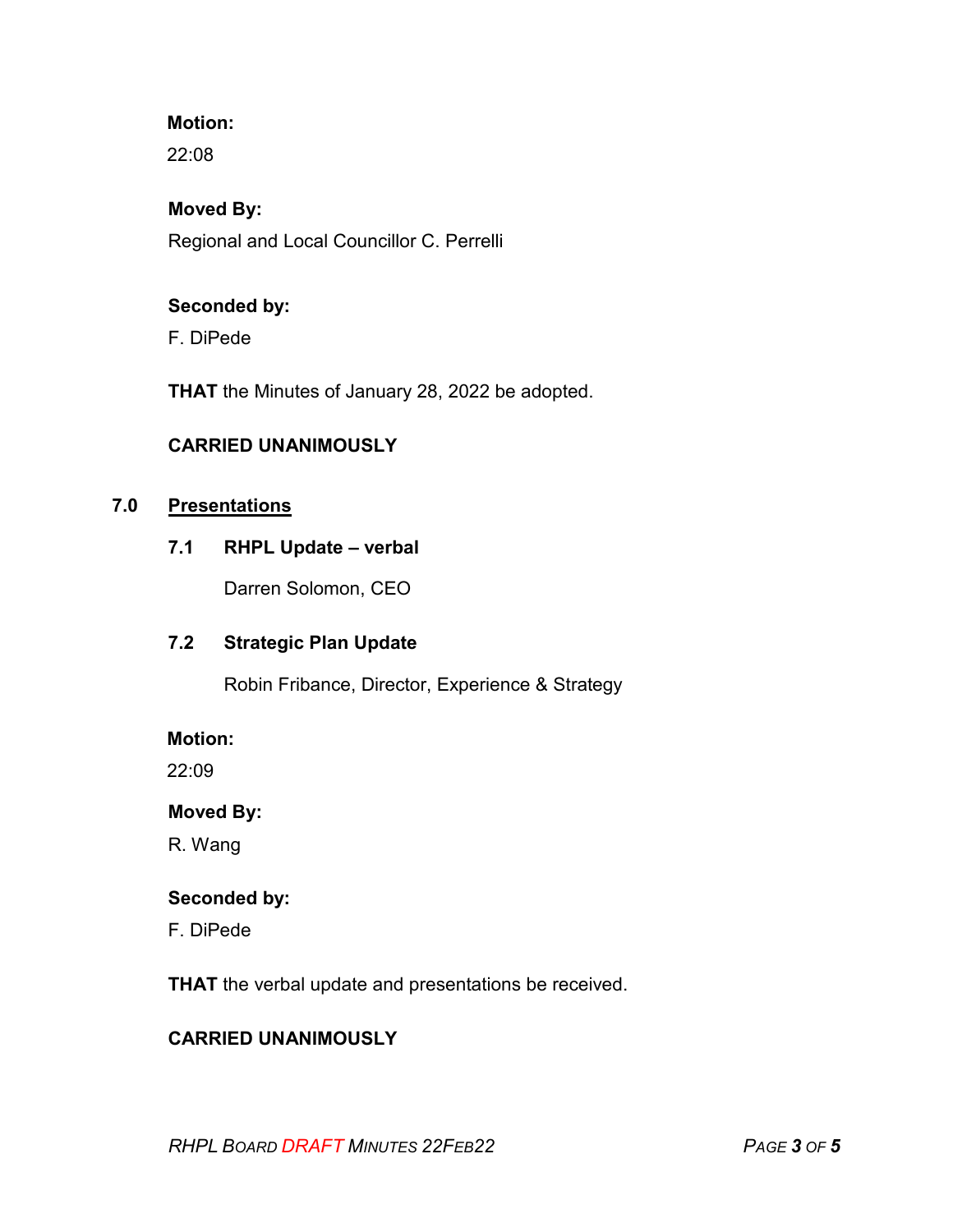# **8.0 Reports**

None

## **9.0 New Business**

None

#### **10.0 Member Announcements**

None

## **11.0 Date of Next Meetings**

The next Regular Meeting of the Library Board will be held on:

**Tuesday, April 26, 2022** virtually using video-teleconferencing technology**.** 

# **12.0 Adjournment**

**Motion:** 

22:10

## **Moved By:**

S. Raj

# **Seconded by:**

S. Chait

**THAT** the meeting be adjourned at 4:32 p.m.

### **CARRIED UNANIMOUSLY**